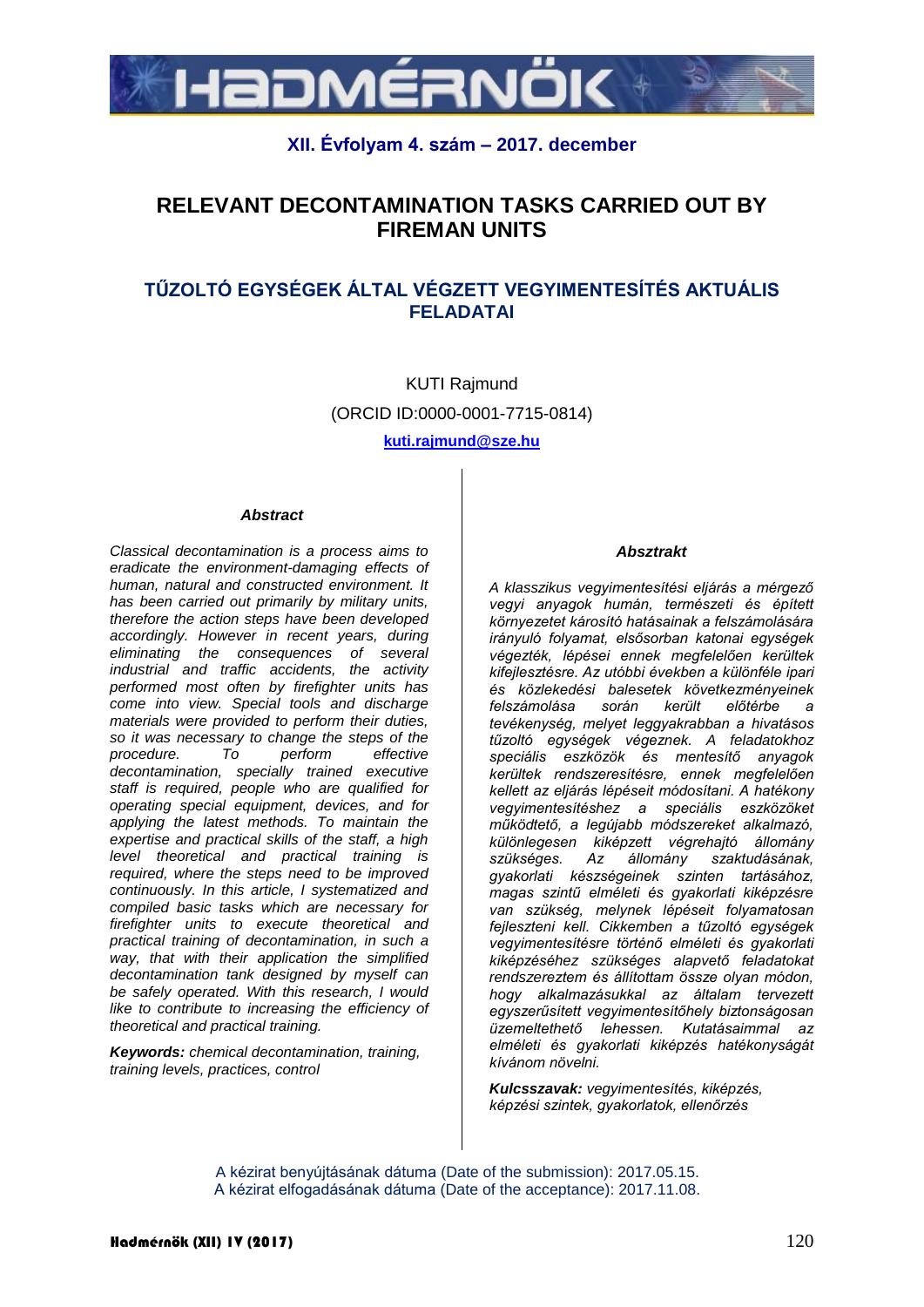### **INTRODUCTION**

Due to the development of science, the amount of produced and used chemicals is constantly increasing. Unfortunately, this process also involves the occurrence of chemical-related accidents. The units of organizations dealing with various remediation are exposed to the presence of increasing number of special and hazardous substance during interventions. Investigators come into contact most likely with hazardous materials within the scope of  $ADR<sup>1</sup>$ , when transportation accident occurs. These materials contain compounds which are harmful to human health and environment as well. In these cases, interventions are operated in special protective equipment due to toxicological effects of the hazardous substances, and full personal and equipment decontamination shall be carried out as the closing phase of the works. Decontamination covers efforts to eliminate or minimize adverse impacts on the environment, designed to remove or neutralize toxic materials from persons, different landmarks, surfaces of devices, water and air within a minimum amount of time [1]. Decontamination requires special equipment and material which is effectively applied by specially trained personnel [2]. L. Földi [3] and Z. Grósz [4] deal with the steps of decontamination in detail, but they only applied it in military environment. I have to point out that the process carried out by firefighter units differs from the classical military decontamination process as per the tools used and as per executive staff as well, so there is a difference in training tasks also. I deal with the current tasks of this special training.

# **DESIGN REQUIREMENTS OF SIMPLIFIED CHEMICAL DECONTAMINATION**

For the efficient and environmentally friendly chemical discharge, there is a need of formation of special discharge space regarding to person and equipment. One of the most appropriate tool to spray out decontamination liquid is mobile water fog generator and the DS 10 manual pumping liquid dispenser [5]. The minimum equipment necessary to design decontaminating site, to ensure the safe disposal of the process and to store hazardous substances, are the following:

- Special chemical and impact resistant membrane 10x4 meter 1pcs, (+1 spare),
- Special Salvage Pool 1.5x1.5x0.2 meters,
- Special plastic Damage Rescue 0,5x0,5x0.2 meters,
- Relief Tent,
- UNIJET FOG Water mist extinguishing equipment with removable console,
- Hand pump fluid dispensing unit (DS10),
- In a container, at least 100 liters of water (for mixing solution in unit),
- Universal decontaminating Emulsion (Kärcher TDE 202),
- Universal hazardous material storage, lockable container 200 liter (+1 pcs.),
- Hazardous material storage, lockable barrel of 120 liters (+1 pcs.),
- Special chemical storage foil bag 200 liters 2 pcs. (+2 pcs),
- Special chemical storage foil bag 120 liters 2 pcs. (+2 pcs),
- Single Use Protective Clothing (TYVEK), 2 pcs. (+2 pcs),
- Complete Respirator (2pcs.) + reserve bottle (2 pcs.),
- Liquid dispensing hand pump,
- Disinfectant/Antiseptic hand wash unit for the exempted/disabled person.
- 1 1

Accord europeen relatif au transport international des marchiandises dangereuses par route (European Convention on the international carriage of dangerous goods by road)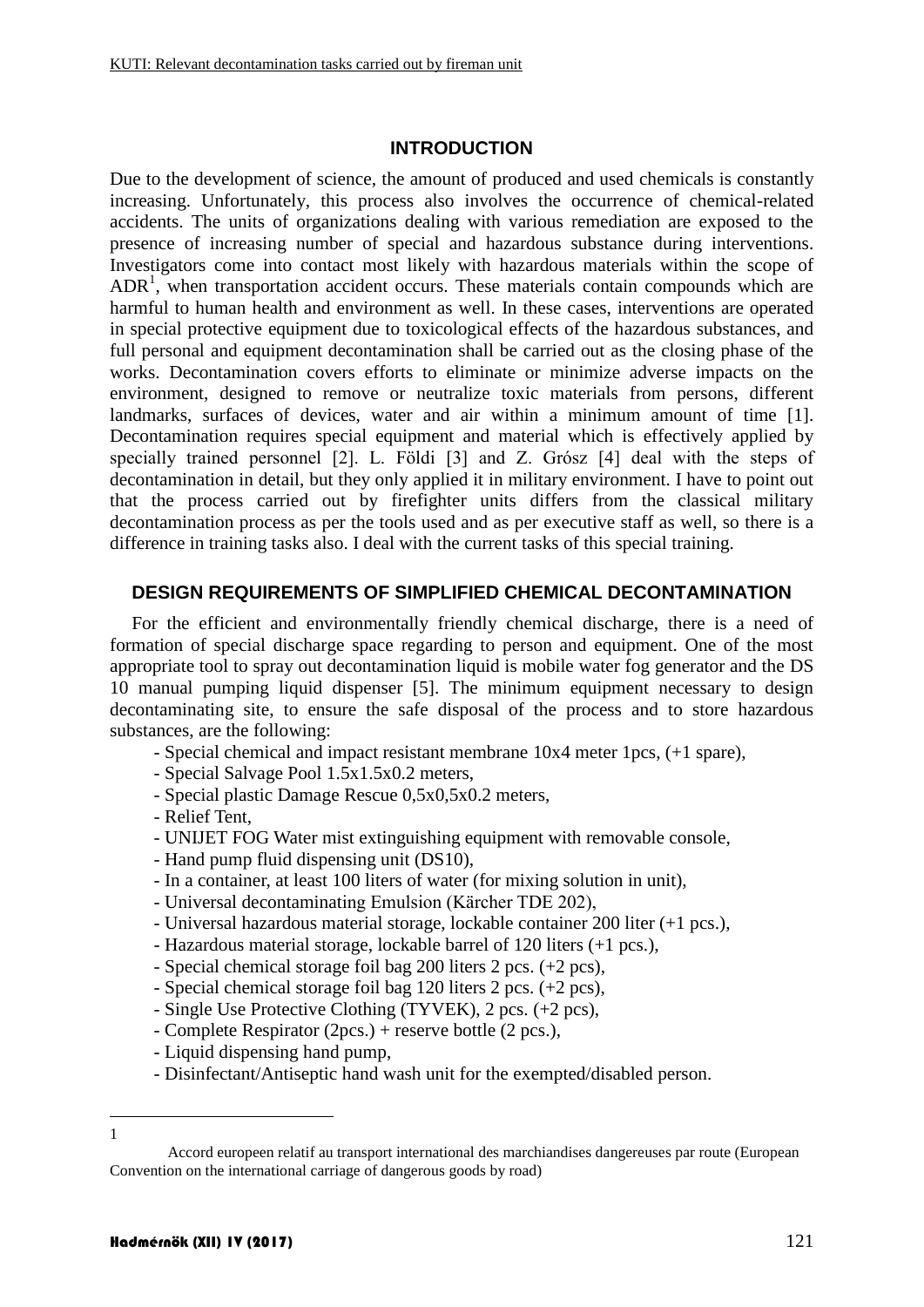The disposal of the devicesmentioned above is preferably carried out in the loading space of a carrying vehicle, thereby creating the conditions for the establishment of discharge site as soon as possible. The outline of the decontaminating site from the above-mentioned devices can be seen in the following figure:



**1. Figure**: Schematic diagram of the design of decontamination site.

(Source: Composition of the author)

# **THE PURPOSE OF TRAINING**

Some subtasks of the decontaminating tasks performed by the forces of Hungarian Armed Forces are carried out by separate subunits. There are no available separate subunits for simplified decontamination tasks carried out by firefighting forces, to form and operate the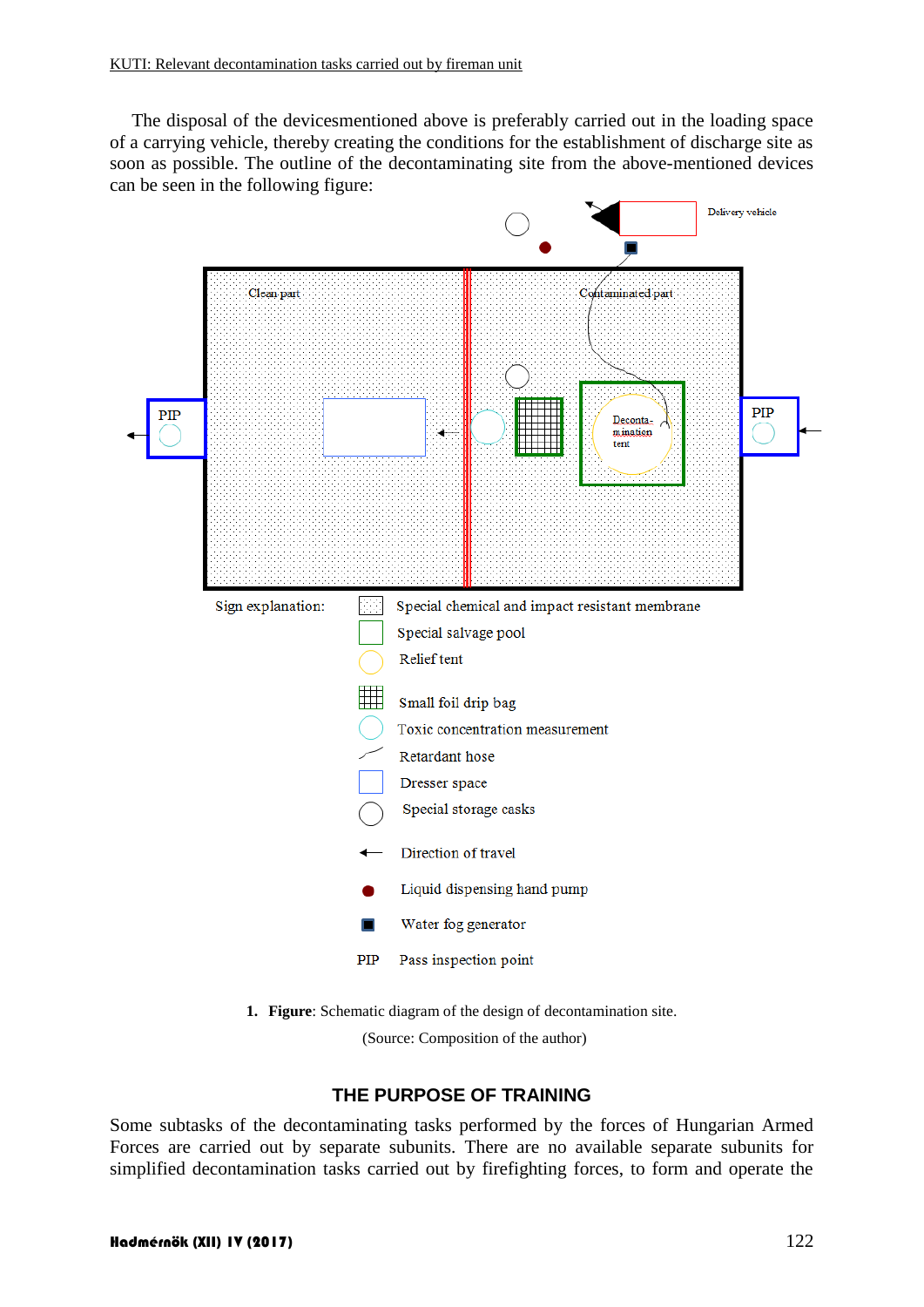discharge area described above, moreover to operate the devices, only five persons are necessary. It is of particular importance that the interveners are able to complete all the subtasks and manage all the tools. The qualitative education of firefighters is the most important social aspect of disaster management, which covers the area of general and special training based on the latest results of disaster science [6].

It is important to accomplish these tasks carefully, without fail, and if an accident or technical failure occurs, the staff needs to be aware of what to do when necessary. During interventions involving dangerous substances it is particularly needed to implement a thorough decontamination because material spill or incomplete removal could lead to health damage and in severe cases to death [7]. It is also a main objective to enable involved staff to master the steps for identifying hazardous substances, the use of necessary equipment and devices, proper use of equipment used during decontamination and in addition to learn to fulfil tasks safely in the presence of hazardous substances.

# **LEVELS OF TRAINING**

Emergency situations may arise during hazardous material accidents, where liquidation needs greater preparedness and perfect training. The specialized training – like decontamination training – means practical application of the acquired theoretical knowledge and creation and development of skills [8].

Taking into account the aspects of decontamination, the following knowledge should be acquired for the staff involved:

### **Knowledge level:**

- Structure, functions and administration of the organizations intended to damage recovery,
- Basic knowledge of hazardous materials,
- Grouping specialized equipment for different interventions.

### **Comprehension level:**

- Service levels stratification, formalities, contact rules and the order of the instruction implementation
- Requirements, rules relating to the presence of hazardous substances,
- Equipment used during interventions, applicability of specialized equipment, properties of release agents,
- The use of Intervention Policy, physical requirements on persons who carry out the intervention.

#### **To know at the level of proficiency:**

- Various remedial implementation of complex tasks,
- Decontamination-related tasks professional completion.

#### **Readiness / skill level:**

- Rules applied in the use of personal protective equipment, protective clothing during interventions depended on the presence of hazardous materials
- The application of the procedure is necessary to identify dangerous substances, comprehensive technical devices, rules of instruments.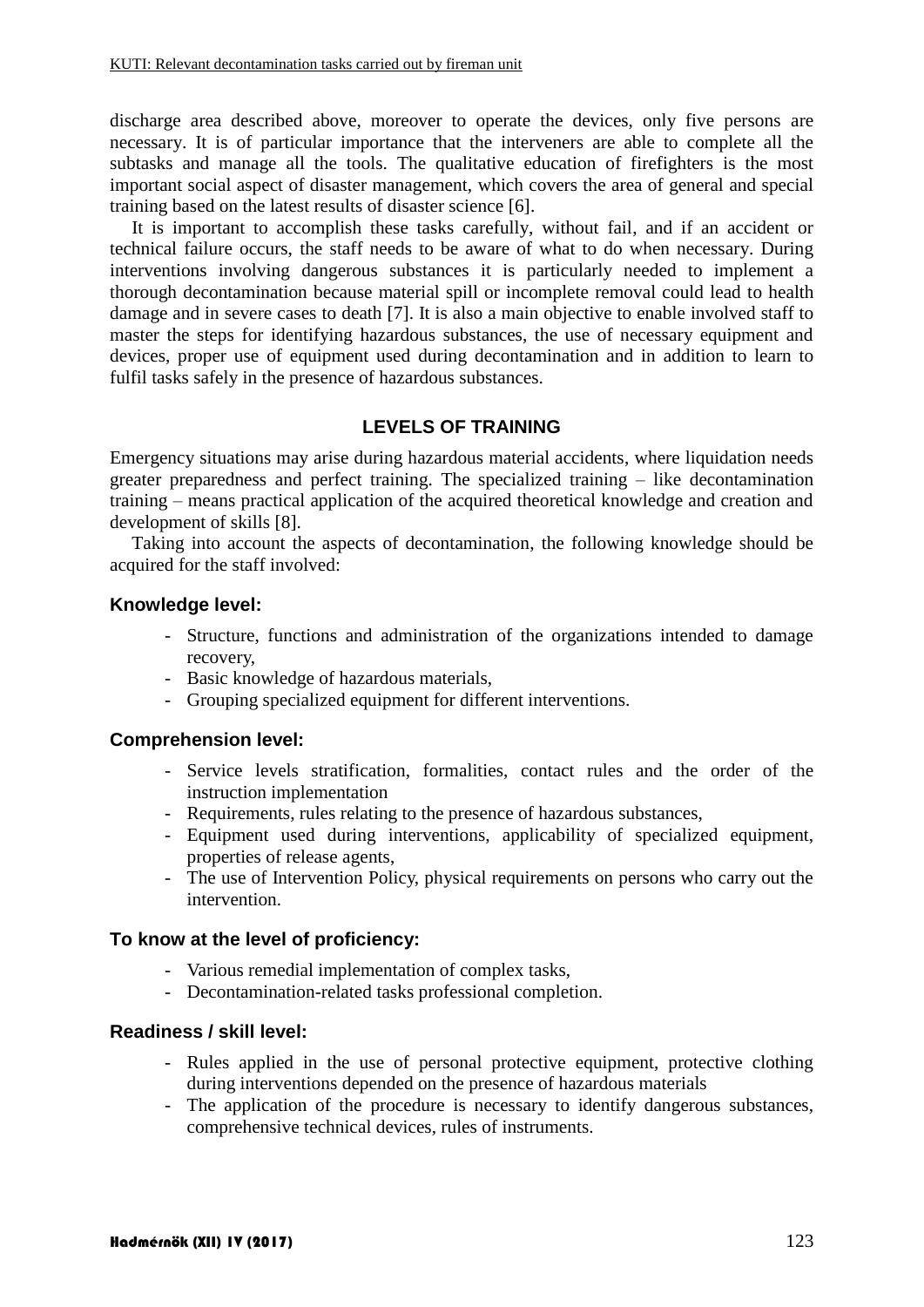The only way to guarantee success during intervention in the presence of hazardous materials is when the fastest possible installation of technical tasks are performed equipment relying on the use of specified. Every step of the process is based on a theoretical education, properly described above in the planned levels of knowledge and practical training. This especially refers to each step of decontamination [9].

# **THE PHASES OF TRAINING**

For relevant training, the application of the following stages is essential:

- At theoretical level, it is necessary to master the rules for mixing the solutions required for the decontamination, the use of necessary technical equipment and technology tools, and each step of the discharge process,
- The theoretical knowledge must be transposed into practice, for which practices should be planned and organized. The exercises should be extended to the exercise of the various sub-processes, it should be implemented over a complex exercise according to the following sub-processes.
- The complex practices should always imitate realistic conditions as far as possible.

During each exercise, attention shall be paid to avoid finishing the practice by performing the decontamination duties, the staff needs to master the handling, copying, storage and postwork tasks of the hazardous substances.

# **COMPLEX REMEDIAL EXERCISES**

Intervention performing organizations might not be prepared to a possible elimination of consequences of terrorist acts or a protracted and complex remediation in the presence of hazardous substances [10]. For effective remediation, it is extremely important to maintain the simulation exercises whereby the logistical, medical and technical assistance tasks should also be addressed. Transported hazardous materials could be in solid, liquid and gaseous consistency. During an accident, it must be taken into account that the substances could be released to the environment or transhipped which can cause more problems for liquidation investigators. These problems are needed to be aligned for the participants in the practice also. It is important to acquire the use of additional equipment, special hoses, pumps and drip equipment to trans load, absorb and clear away various hazardous substances. The staff must be prepared of the rules of operation of flares equipment because the trans loading is not easy at the case of frozen liquefied flammable gases. During practices, all attention should be paid on the strict adherence to the necessary precautions while trans loading and transhipping, keeping in mind the environmental safety issues and the environmental tasks should also be addressed [11]. The staff must be prepared to face the challenges resulting from the effects of global warming as well [12].

Considering the facts above, it can be concluded that those remedial exercises which includes intervention and then discharge, in the presence of a hazardous substances where all the steps in handling hazardous materials can be exercised, are not easy to perform regularly.

Accordingly, the training should be accomplished in smaller units. It is necessary to separate the practise of smaller steps (e.g.: development of chemical decontamination place, preparation of decontamination solutions, operation of disposal facilities, working in fullbody protective clothing, personal and equipment decontamination) which should lead through the whole exercise. Every step must be checked section by section, only flawless execution allows to proceed, and then, in conjunction with the subtask, to examine the whole process in a complex exercise.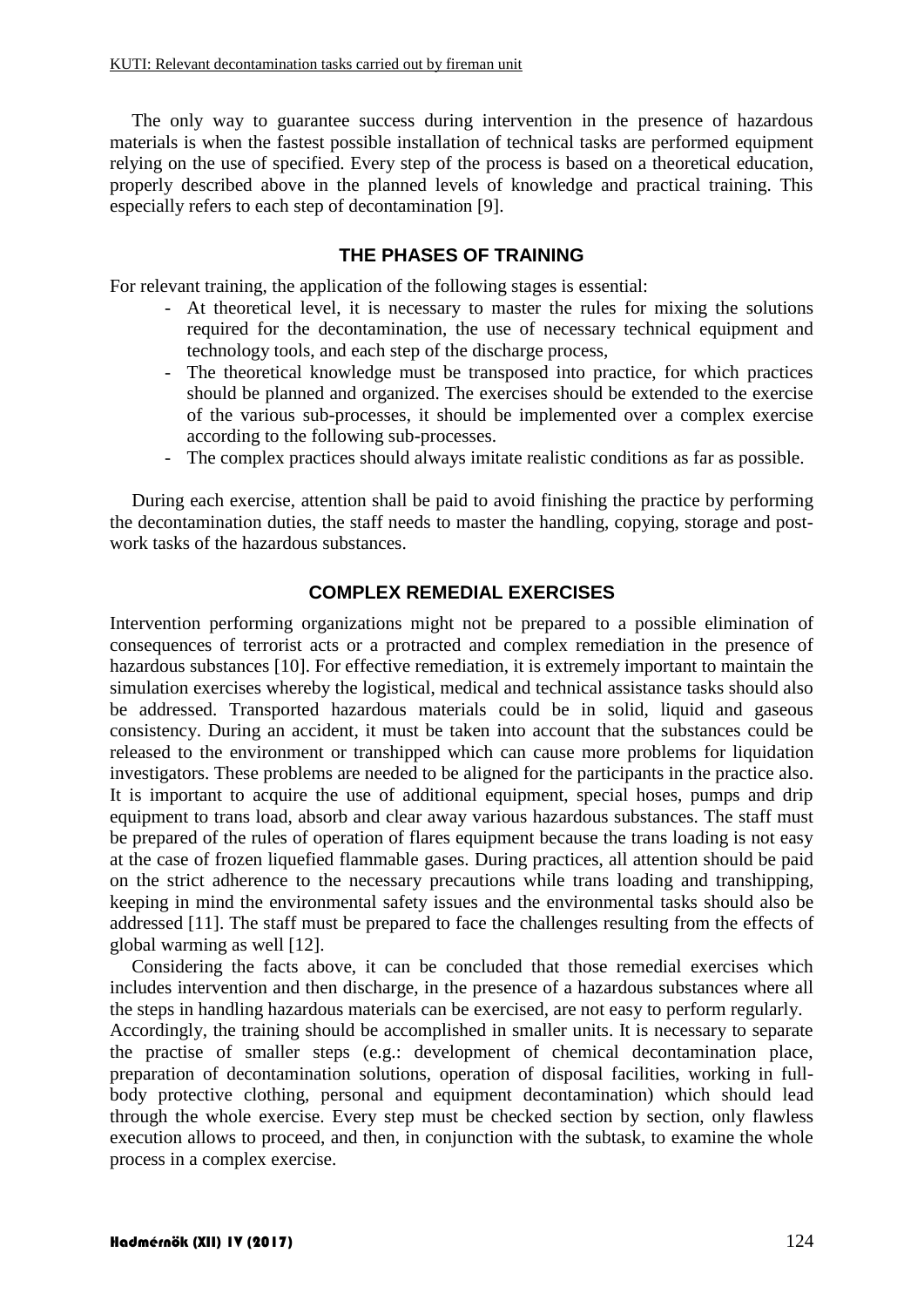# **THE PLAN OF EXERCISES**

During my professional career, I have participated in several interventions in the presence of hazardous substances, so I managed to get liquidation-related experiences, which I could exploit later during missions and planning exercises. As more organizations took part in the remediation, the key objective in the phase of planning and implementing during the exercises was to understand all organizations rescue capabilities and tools, joint problem solving, communication and developing flexible management mechanism.

Therefore, that is why the planning of complex exercises is important, so that chemical decontamination could be inserted exactly into the intervention or the algorithm of remediation [13].

When planning the practices of these functions, it is appropriate to mention:

- Steps after the elimination of hazardous materials accident should be acquainted with the staff concerned according to guidelines set out,
- Exercise intervention in full personal protective equipment (protective gas tight suits, respirators, gas masks),
- Fast, professional implementation of life rescue tasks,
- Practice tactical steps set out on the subject, mounting types,
- Solving Communication Problems,
- Exercise the steps of the chemical discharge procedure, application necessary time constraints of installing and commissioning the equipment [14].

It is advisable to elaborate thoroughly the tasks of the participants in control and the executers, and to revise them later depending on their practical experience. The plans shall be supplemented with power calculation and tactical asset-site drawing [15].

# **MONITORING THE EFFICIENCY OF DECONTAMINATION**

The exercises should be monitored closely when controlling the effectiveness of chemical decontamination. It has a great importance at personal exemption. Protective full-body clothing is made of special materials, which repellent the liquid got on its surface. This phenomenon is easy to observe in practice, water should be sprayed on the protective cloth and water should be watched how it quickly runs off the material. It is hard to tell if the water got on all parts of the clothing, because of its repellent effect. The special discharge solutions contain surfactants, precisely in order to be able to stay on the contaminated surface until the chemical process is complete.

These substances increase the wettability of the solution discharge and improves dispersion on surfaces being exempted. The presence of surfactants on the cloth is not able to quickly repel the discharge solution from the surface, so it can be examined where are those places where the liquid has not reached, and the discharge there must be continued. During the procedure, the check passes (EÁP) should also be subjected to instrumental checks for which the necessary instruments are available in Disaster Relief Mobile Laboratories (KML).

# **CONCLUSIONS**

The intervening staff of damage elimination organizations is often confronted with hazardous substances at various exposed locations. I found that in the case of staff training for these tasks has ongoing and outstanding actuality. In order to ensure a smooth and effective damage elimination, the emphasis should be placed on the training of controlling and intervening staff, particularly with regard to the interventions on hazardous chemicals and chemical discharge tasks.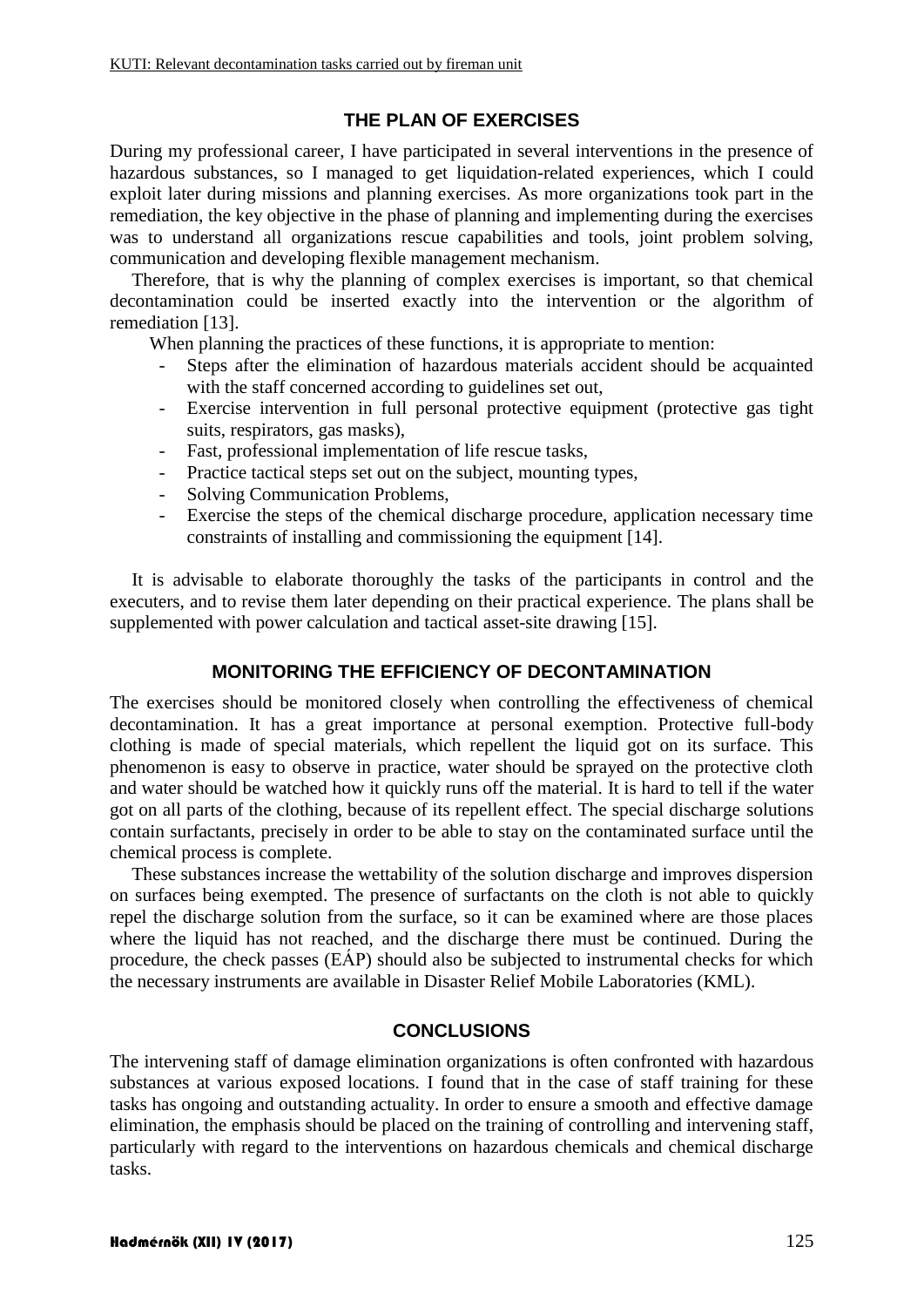#### **SUMMARY**

The challenges and threats of today's modernization all justify the need for the continuous development of tools and tactics needed for elimination of damages in the presence of dangerous substances.

At present, the greatest threat is caused by fire events and extreme weather conditions due to global climate change, and beyond these accidents involving hazardous chemicals and chemical disasters. To eradicate all these damage events, a highly skilled and experienced personnel is required.

In my article, I have systematized and constructed the basic tasks of the theoretical and practical training required for safe operation of simplified chemical discharge space I designed so that the process can be efficiently implemented by applying them.

It is essential to ensure the necessary intellectual and financial conditions for quality education and effective training, as well as to maintain knowledge level of executive staff.

# **REFERENCES**

- [1] KUTI R.: Vegyimentesítőhely kialakításának követelményei, az eljárás személyi és technikai feltételei, Védelem katasztrófa- tűz– és polgári védelmi szemle, XVIII. / 1. (2011) 26-27. p. <http://vedelem.hu/letoltes/ujsag/v201101.pdf> (downloaded: 06. 04. 2017.)
- [2] HALÁSZ L., FÖLDI L., PADÁNYI J.: Climate change and CBRN defense. *Hadmérnök*, VII./ 3. (2012), [http://hadmernok.hu/2012\\_3\\_halasz\\_padanyi\\_foldi.pdf 42](http://hadmernok.hu/2012_3_halasz_padanyi_foldi.pdf%2042%20–49)  [–49.](http://hadmernok.hu/2012_3_halasz_padanyi_foldi.pdf%2042%20–49) (downloaded: 13. 04. 2017.)
- [3] FÖLDI L.: A Magyar Honvédség tevékenysége a vegyi katasztrófák elleni védelem összefüggés rendszerében, PhD értekezés, ZMNE Budapest, 2003
- [4] GRÓSZ Z.: ABV Védelem alapjai, Tankönyv, ZMNE Budapest, 2003
- [5] KUTI R., FÖLDI L.: Possible use of mobile water fog generators for decontamination tasks, AARMS Academic and Applied Research in Military Science Vol. 8, Issue 1 (2009) 127–132. p. <http://www.zmne.hu/aarms/docs/Volume8/Issue1/pdf/12kuti.pdf> (downloaded: 13. 04. 2017.)
- [6] PAPP B.: Az állami szintű katasztrófavédelem elemzési szempontjai nemzetközi környezetben. Védelem Tudomány 2, (2017/1) 263-284. p. <http://www.vedelemtudomany.hu/articles/19-papp.pdf> (downloaded 02. 10. 2017.)
- [7] KUTI R.: Milyen mentesítő anyagokat használjunk, milyen eljárásokat alkalmazzunk veszélyes anyag beavatkozások után? Védelem Online: Tűz-és Katasztrófavédelmi Szakkönyvtár 203, (2008) 1-6. p. <http://www.vedelem.hu/letoltes/tanulmany/tan203.pdf> (downloaded: 13. 04. 2017.)
- [8] MÉSZÁROS L: Pedagógia I. Egyetemi jegyzet, ZMNE Budapest, 2004
- [9] HORVÁTH G., KUTI R.: Об опыте базовой подготовки профессиональных пожарных к проведению аварийно-спасательных работ в Венгерской Республике, УДК 614.8, АКАДЕМИЯ ГПС МЧС Poccии (Москва 2011), 1-6. п. <http://agps-2006.narod.ru/ttb/2010-5/03-05-10.ttb.pdf> (downloaded: 13. 04. 2017.)
- [10] KUTI R.: Terrorcselekmények kárfelszámolási lehetőségeinek vizsgálata tűzoltói aspektusból, Védelem katasztrófa- tűz– és polgári védelmi szemle, XIV. / 3. (2007) 34- 35. p.<http://vedelem.hu/letoltes/ujsag/v200703.pdf> (downloaded: 13. 04. 2017.)
- [11] FÖLDI L., HALÁSZ L.: Környezetbiztonság, Complex Kiadó Budapest 2009, 20.p.